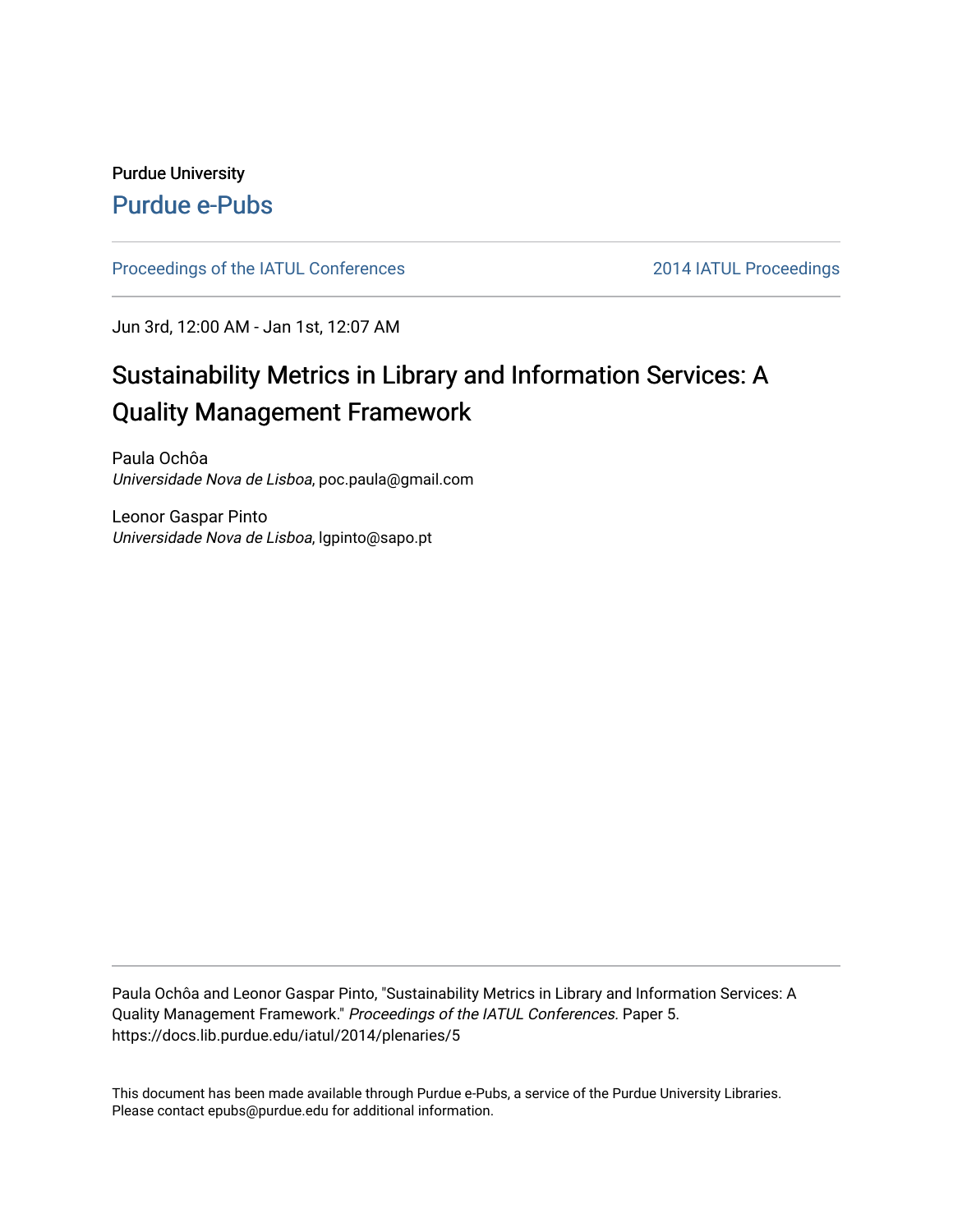# **SUSTAINABILITY METRICS IN LIBRARY AND INFORMATION SERVICES: A QUALITY MANAGEMENT FRAMEWORK**

#### **Paula Ochôa**

**Leonor Gaspar Pinto** 

Universidade Nova de Lisboa Biblioteca Nacional de Portugal Portugal poc.paula@gmail.com

Universidade Nova de Lisboa Comissão para a Cidadania e a Igualdade de Género Portugal lgpinto@sapo.pt

#### **Abstract**

This paper discusses the role of sustainability metrics in quality management in Library and Information Services (LIS), contributing to the ongoing debate by developing an integrated framework that offers an opportunity to measure sustainability value, influence and meaning of information services, and providing an illustrative example of LIS professionals and students discussion in Portugal. LIS assessment experience can strongly contribute to the debate around culture and development and, therefore, global sustainability. But in order to have its expertise externally recognize, the library and information community needs to integrate the sustainability perspective into the LIS performance evaluation research and practice, using new tools and outlining a meta-management assessment strategy.

**Keywords:** Sustainability, quality management, meta-management, cultural evaluation, performance evaluation, Library and Information Services

# **INTRODUCTION**

Sustainability debate has already arisen among librarians and other information professionals and has been presented in international events (e. g. Karioja, 2013), but it is still an emerging issue. In part, this is because the concept is connected to different approaches and methods, such as scenario planning, system thinking or meta-evaluation and there is not enough knowledge and competences in our professional body.

One reason why it is essential to integrate sustainability transitions with quality management is that many of the decisions that affect sustainability are strategic long-term ones rather than daytoday planning and control. Therefore, sustainability objectives must be considered alongside other performance objectives when devising library strategy and embedded in quality practices. Sustainability performance involves the integration of several factors and all aspects of performance management should be integrated into a single management system, taking into account the integration and interaction between three dynamics - quality management, globalization and sustainability development - and aggregating information for multistakeholders audit. So, any approach to sustainability must have an explicit focus on the capacity to continuously address emerging issues with different level of impacts: local, regional, national, multi-national, international. Any framework must be erected upon the PDCA cycle, providing a tool for the meta-management approach to sustainability (Asif et al, 2011).

Moving toward library sustainability may encompass several phases: first, quality management; then, excellence; and finally, organizational sustainability and LIS system sustainability. Context, critical objectives and targets, probability of outcomes, crisis and emergency response, continuity response and recovery, accountability and responsibility are important elements to be incorporated in LIS management procedures.

Library and information services are simultaneously participants and stakeholders in this discussion.

Tracing the development of library assessment methods helps researchers to understand the importance and role of library and information services in cultural industries results and statistics. It also allows a better understanding of performance cycles with specific indicators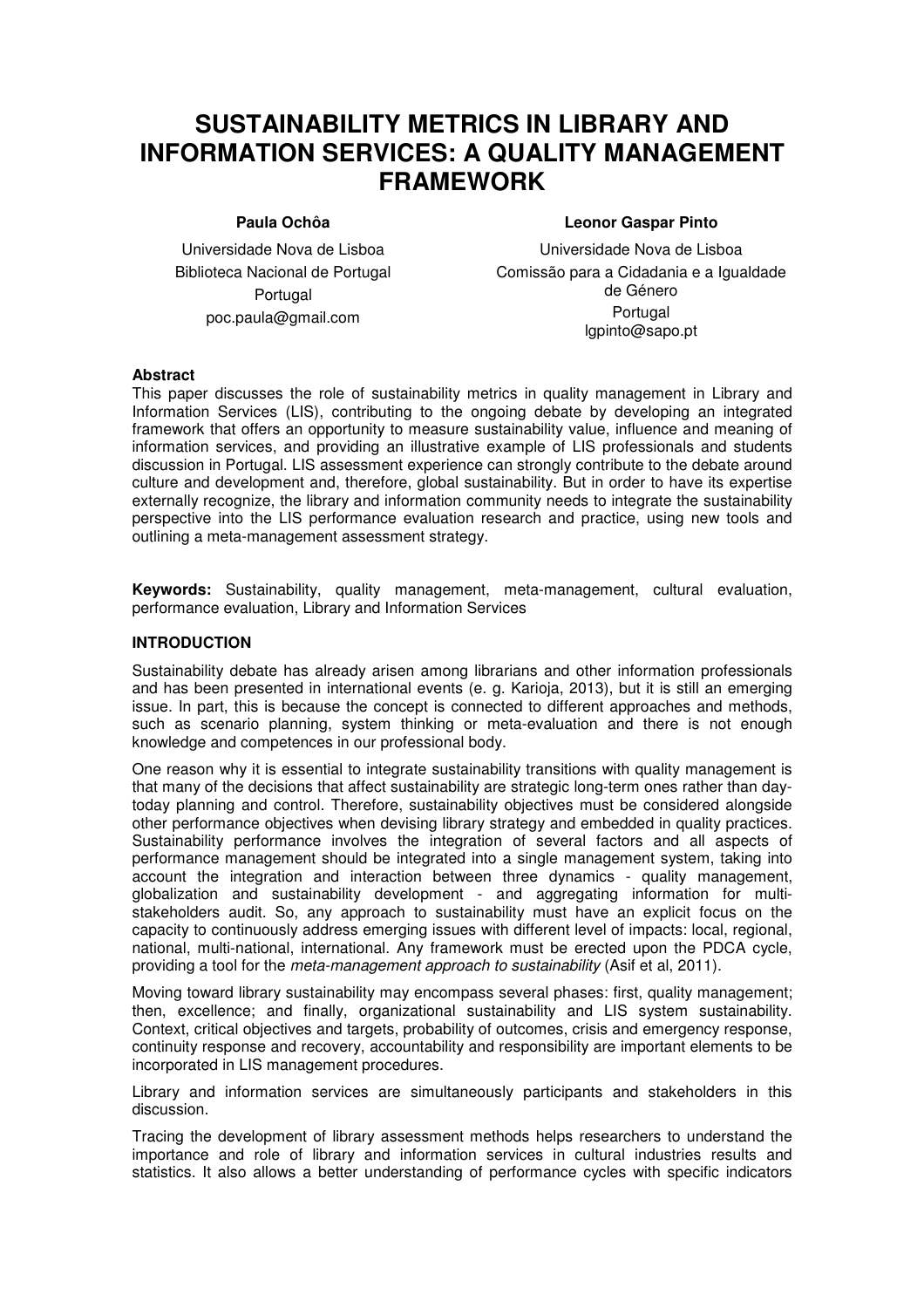and the links to the evolution of quality management theories and models. Results orientation, customer orientation, leadership, process management, people development and involvement, training, partnerships and corporate social responsibility are convergence concepts that maintain its topicality and relevance. Among the emerging themes, the European Foundation for Quality Management (EFQM) has emphasized creativity and innovation, sustainability, organizational agility, risk management and promotion of products and services**.** The concept of excellence in quality models and the analysis of impacts and value have a clear focus on current transition phases, opening the way to discuss new roles for sustainability.

### **The context of change**

Access, participation and experience are quality dimensions (objective and subjective attributes) with important repercussions for librarians, cultural researchers, creators, users and policy makers. Together with the emerging patterns of cultural consume<sup>1</sup> and the strategies to survival, which the current financial crisis poses<sup>2</sup>, these dimensions characterise current transitions between: cultural indicators and policies; information and knowledge; and personal and societal dialogues.

Indicators and assessment tools must be cross-sectoral and focused on new dynamics (Austen, et al., 2012):

- People centered (culturally and socially), contributing to the emergence of a plural economy, respectful of human resources and closely related to social wealth and welfare; a social resource to develop individual and social capacities of adaptation, resilience, openness, connectedness and dynamism, rethinking individual paths (inclusive, lifelong and intercultural)
- Process oriented and policy-oriented, based on new public policy tools, whereby communities can re-think themselves: as 'testers', with a collective, forward-looking vision of the transformations and uncertainty as the necessary redefinition of the policy implementation models; as 'entrepreneurs' of new forms of action and new forms of governance and evaluation, which take into account the plurality of agents, processes and scales of action.
- Interdisciplinary approaches
- Evidence-based investigating factors that can strengthen the dialogue between science and society, collecting knowledge from different fields and posing new questions: How to ensure the dynamic of actions? Which roles should be given to civil society networks in the exchange of experiences and the promotion of a public debate? What should be the role of the cultural sector in the redesign of the current frameworks of public policies for culture? Which conditions are needed to reinforce integrated approaches? How and when can libraries integrate this transition moment?

#### **Contribution to the on-going debate**

 $\overline{a}$ 

We advocate that LIS assessment experience can strongly contribute to the debate around culture and development and, therefore, global sustainability. But in order to have its expertise externally recognize, the library and information community needs to integrate the sustainability perspective into the LIS performance evaluation research and practice. It was our intention to create an interdisciplinary experience with students of LIS courses at Nova University of Lisbon.

 $1$  Sacco (2011, pp. 5) clarifies this dynamic: "the interesting aspect of active participation is that individuals are not simply exposed to cultural experiences, but take a dive into the roles that generate them, they have to learn to play with the 'source code' that is behind the generation of cultural meaning. Systemic effects of cultural access can be generated by eight areas: innovation, welfare, sustainability, social cohesion, new entrepreneurship models, lifelong learning, soft power, local identity".

<sup>&</sup>lt;sup>2</sup> 2008 is the turning point for changes in European society, with libraries experiencing cuts in funding. Opportunities, like joint procurement, innovation through collaboration, shared cataloguing and new business models are transforming indicators and results of quality management. Trends like demographic rollover, generational cognitive styles, hyperlinked world, cost pressure, visualization information, open government, data availability, new interfaces for users, new governance and public sector system, broader horizons, better use of time, informed dialogue, more use of data, greater versatility and strategic interventions are contextual influences that power public management reforms, business and creativity in professions.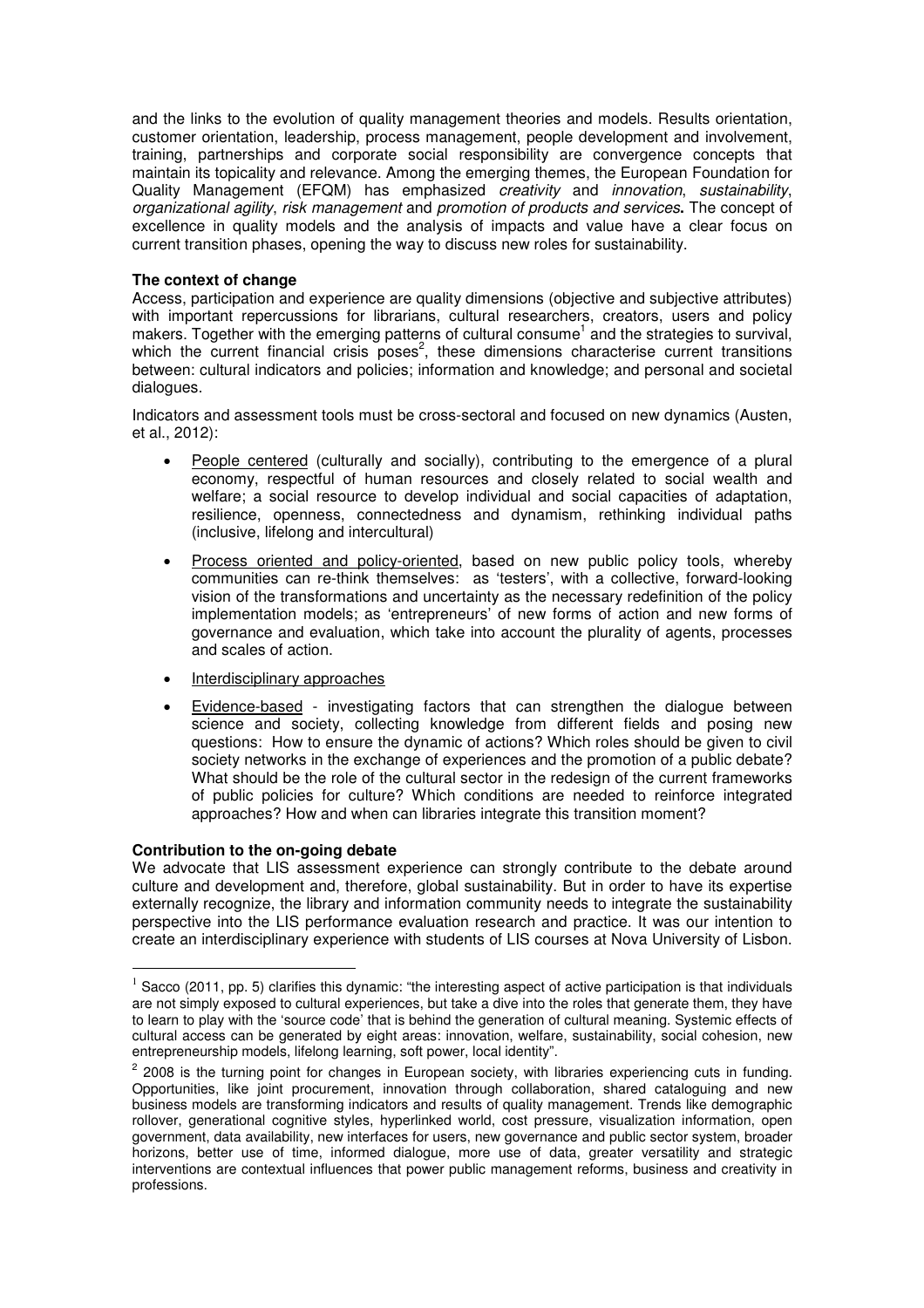In order to do so, a three-stage co-creation workshop on Building a sustainability assessment framework was set up:

Stage 1: Review of international and national policies and scholarly work and presentation of a brief interpretation of cultural sustainability criteria.

Step 2: Mapping the sustainability and quality management areas based on the identification of a set of key-concepts and evaluation dimensions that could be applied to the LIS context.

Step 3: The selected key-concepts and dimensions were organized and placed into a framework.

The reflection and work carried out during the co-creation workshop (December 2013-February 2014) provided the raw materials that, after further development by the authors, led to the writing of this paper.

#### **1. MAIN THEMES DISCUSSED: CULTURE AND SUSTAINABILITY**

The inclusion of culture within sustainability<sup>3</sup> dialogues (Fig. 1) is emergent and rooted in international movements (UNESCO's Decade for Education for Sustainable Development - 2005-2014; Agenda 21 for Culture - Council of Europe). According to Duxbury and Jeannotte (2010, p.2), "sustainability, as defined at the UN Conference on Human Environment in Stockholm (1972) and in the report of the World Commission on Environment and Development, *Our Common Future* (1987), focuses on physical ecology, and environmental concerns continue to be the cornerstone of sustainable development. As the concept has matured, however, increasing emphasis has been placed on interconnections with social and economic dimensions of development, and space has opened up for debate and further reflection". These authors also refer that the inclusion of culture in policy and planning contexts has occurred in three phases: 1) 2000-02 – initial initiatives to differentiate culture from social; 2) 2004-2006 – initiatives closely or directly informed by the earlier developments, primarily focusing on local development; 3) 2008-2009 - expanded actors and a new wave of attention to advancing the place of culture within sustainability, especially at national and transnational levels.

The modern era of assessing development progress began in the late 1940s when economic indicators were firstly developed to guide economic decision-making. Social indicators were developed in 1960s, a *social indicators movement* that raised important conceptual/methodological questions (quantification, prediction, causality, validity, availability and reliability of data, spatial aggregation, interpretation and relationship with values). At the same time, the *environmental movement* expanded towards specific legislation, assessment, monitoring and evaluation at local, national and international levels. Until 1980s, indicators were grouped according to the main categories of economic, social and environmental indicators, being developed and applied separately.

 3 Sustainability and sustainable mean to create and maintain conditions, under which humans and nature can exist in productive harmony, that permit fulfilling the social, economic and other requirements of present and future generations. The use of sustainability indicators and corresponding metrics is essential for an integrated systems approach to address challenges: anticipate and assess conditions/ historical trends; provide early warning information to prevent adverse outcomes; benchmark against other systems; communicate ideas; support decision-making; formulate strategies and establish improvement goals; track progress. Improvement can be categorized as *Strong Sustainability* (when at least one metric improves, the other metrics do not decline) and Weak Sustainability (Aggregate Metric to targeted values in a process development). Sustainability transitions will be a social, political and cultural process. The inclusion of information should be viewed as a tool to help foster sustainability transitions. Nolin (2010) considered three constitutive parts of information for sustainable development: *development of sustainable* information technology; development of sustainable information conservation; and development of sustainable information sharing. Sustainable information refers to resources that either facilitates integration and participation according to the three constitutive parts of sustainable development and/or contributes to the strengthening of the process in which society is transformed according to the ideals of sustainable development.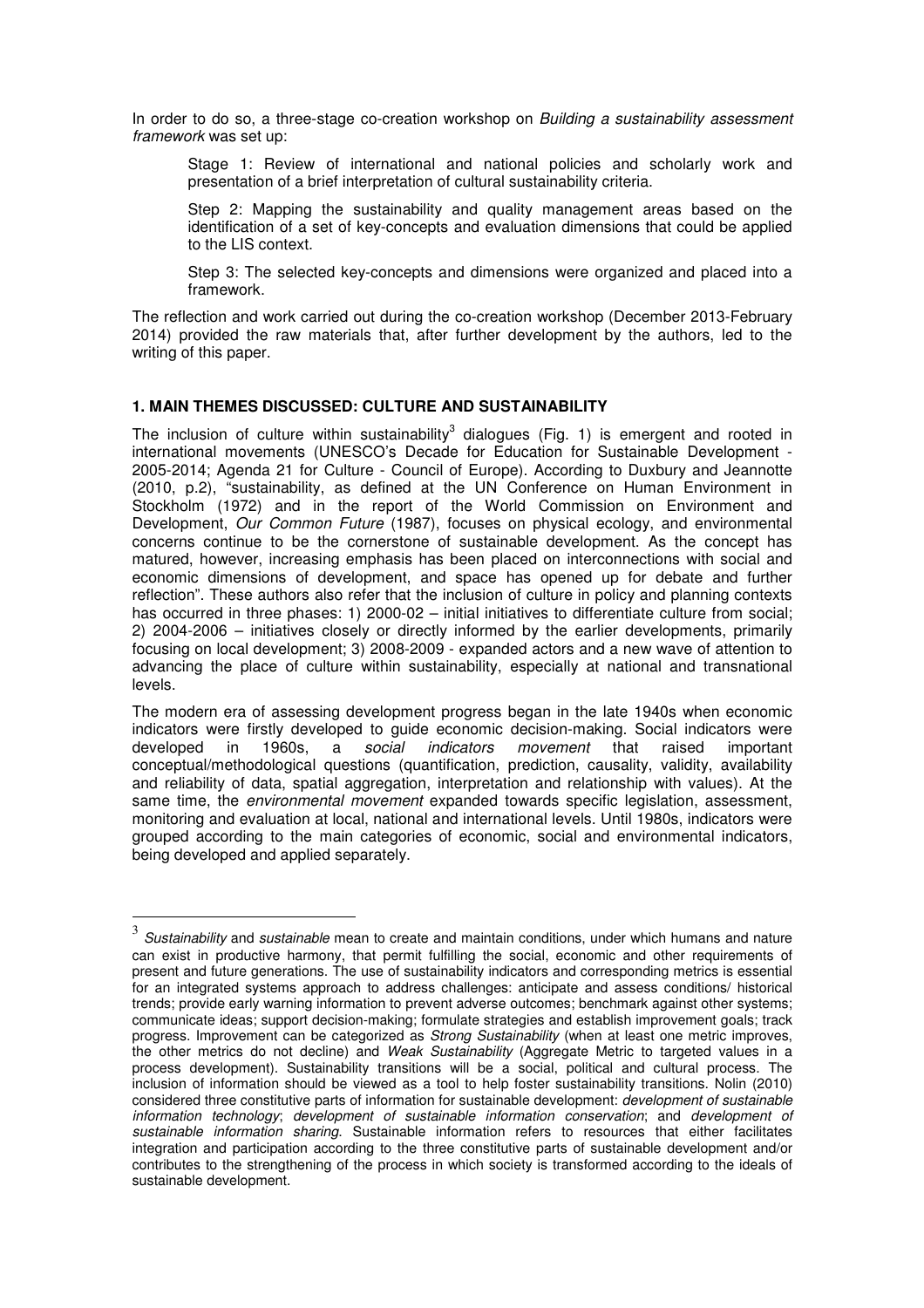

Fig. 1 – Culture: the fourth pillar of sustainability

The 1990s introduced integrative conceptual models to measure sustainable development. This sustainability movement put an emphasis on the sub-national level and on the variety of purposes and contexts in which they were created and used.

The community indicators movement (influenced by Agenda 21) encouraged a participative and bottom-up development of sustainability indicators, involving trial and error, learning by doing and a particular attention to citizens' needs and circumstances, considering the available resources. Measures must be culturally and universally appropriate, assigning significance to the rich variety of indicator sets. Different stages of sustainable development policies require different information tools, concealing diversity and standardization of concepts and methods.

OECD has been focusing its attention on the development of several sets of indicators to specific policy questions: resource indicators, outcome indicators, individual aspects of sustainability, policy analysis and frameworks to measure sustainability (like the Pressure-State-Impact-Response, providing a way of conceptualise the chains of cause and effect between human activities/environment/resources, or the framework Driving force-Pressure-State-Impact-Response –DPSIR, used at European level).

The United Nations has been playing a crucial role in stimulating important assessment initiatives, such as UNDSD or the regular publication of national indicators. Currently, this organization is mobilised around two important processes in a convergence timeline: post-Millennium Development Goals and Sustainable Development Goals in the Post 2015 Development Agenda.

As a joint initiative, the United Nations, OECD and Eurostat created the Working Group on Statistics for Sustainable Development (WGSSD) whose mission is the development of a new framework for providing greater international harmonisation of sustainability indicators.

The European Commission, the Eurostat and the European Environmental Agency have been developing efforts to define Environmental indicators, Environmental Pressure Indices, Urban Audit Indicators, Structural Indicators and other themes and sub-themes linked to European Union priorities, exchanging best practices to all Member States. In 2007, the report of EU Sustainable Development Strategy concluded that few countries used aggregate indices<sup>4</sup>.

 4 Two broad categories of frameworks are used: 1) Conceptual frameworks (integrated, with core indicators/combined sets of indicators): economic frameworks, pressure-state-response frameworks, capital frameworks, frameworks of human well-being/ecosystem well-being, theme based frameworks; 2) Statistical frameworks (systematic, long-term use, availability and quality of basic sets to derive indicators, act together with conceptual frameworks): capital-accounting based frameworks, centred on the three pillar of sustainability.

Soft System Analysis or the Bellagio principles (1996) are important guidelines for selection, design, interpretation and disclosure of indicators. System dynamic models can provide more detailed information on the structure and behaviour of complex dynamic systems and can enable the more informed selection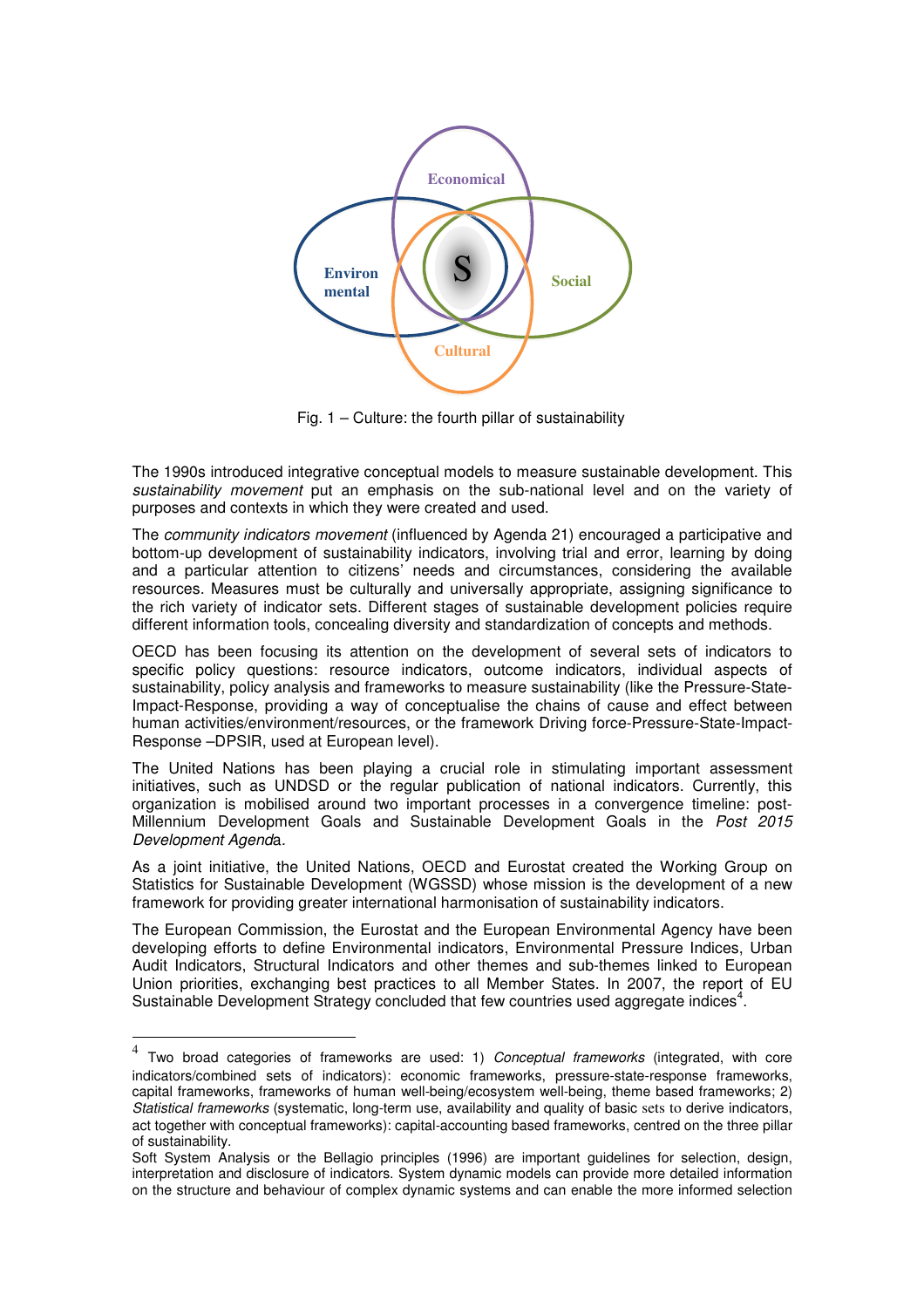Evidence-based management and quality management stimulated the proliferation of performance indicators and the search for new methodologies and approaches (technical – expert-oriented, participative – citizen-oriented and governance – managerial-oriented), allowing the anticipation of future conditions and trends.

In an expert-oriented approach, the effectiveness and quality is measured by experts and the process of indicator development should incorporate:

#### **Intended Purpose + Desired Audience + Appropriate Design + Relevant Consultation/Participation**

In the citizen-oriented approach, particular contexts and collaborative processes enable learning opportunities for different stakeholders, understanding people's values, needs, concerns and expectations and contributing to behavioural change and support to collective desired actions.

A *movement of convergence* is on going, requiring the establishment of relationships to achieve a better governance model, with different implications for different target groups and different indicator uses:

- **Instrumental use**<sup>5</sup> a direct link/linear relationship between indicators and decision outcomes (action and problem solving).
- **Conceptual use** indicators that change user's understanding of a problem/ situation.
- **Tactical use** indicators used as tactic.
- **Symbolic use** indicators gathered to give ritualistic assurances so that decisionmakers maintain appropriate attitudes when making decisions.
- **Political use** the content of indicators support a pre-determined position of a user, persuading others to a particular view of the problem/solution

# **2. MAPPING CULTURAL DYNAMICS ASSESSMENT**

On stage 2, students and teachers discussed culture and sustainability measures as it is pursued in several dimensions and by different sectors:

• Comparison of frameworks of cultural domains/statistics with a focus on creative industries (UNESCO, UNCTAD, NACE, Eurostat, ESSnet Culture, OECD, WIPO)<sup>6</sup>,

of indicators. An analysis of the system to determine which indicators capture aspects that significantly contribute to movement toward or away from sustainability may provide additional insight on indicator selection. There are four major categories of indicators that are applicable to these systems: a) Adverse Outcome to indicate destruction of value due to impacts upon individuals, communities, business enterprises, or the natural environment; b) Resource Flow to indicate pressures associated with the rate of consumption of resources; c) System Condition to indicate state of the systems (individuals, communities, business enterprises, or the natural environment); d) Value Creation to indicate creation of value (both economic and well being) through enrichment of individuals, communities, business enterprises, or the natural environment (Eason, 2012). The set of indicators should be: relevant to the interests of the intended audiences; meaningful to the intended audiences in terms of clarity, comprehensibility and transparency; objective in terms of measurement techniques and verifiability; effective for supporting benchmarking and monitoring over time, as well as decision-making about how to improve performance; comprehensive in providing an overall evaluation of progress with respect to sustainability goals; consistent across different sites or communities, using appropriate normalization; practical in allowing costeffective, non-burdensome implementation and building on existing data collection where possible. Other attributes are: actionable, so that practical steps can be taken to address contributing factors; transferable and scalable; intergenerational, reflecting fair distribution of costs and benefits among different generations; and durable, so that they have long-term relevance (Eason, 2012).

 $5$  According to Pires (2011), when it concerns instrumental use, policy-oriented indicator systems are more appropriate; when the content of indicators has clear linkages to government procedures, programmes, plans or targets, indicators may provide a proof of evidence; when they are linked to chains of action or with a specific policy or management decision, indicators may induce objective action. Community based approaches are more likely to promote conceptual, tactical or symbolic uses.

 $6$  Developed by COST – European Cooperation in Science and Technology (2013) that aims to conceptualise culture and mobilize it in the context of sustainable development through three phases: networking and mapping, mapping and analysing and analysing and summarizing. COST is designing new frameworks for assessing cultural sustainability, exploring new assessment methodologies.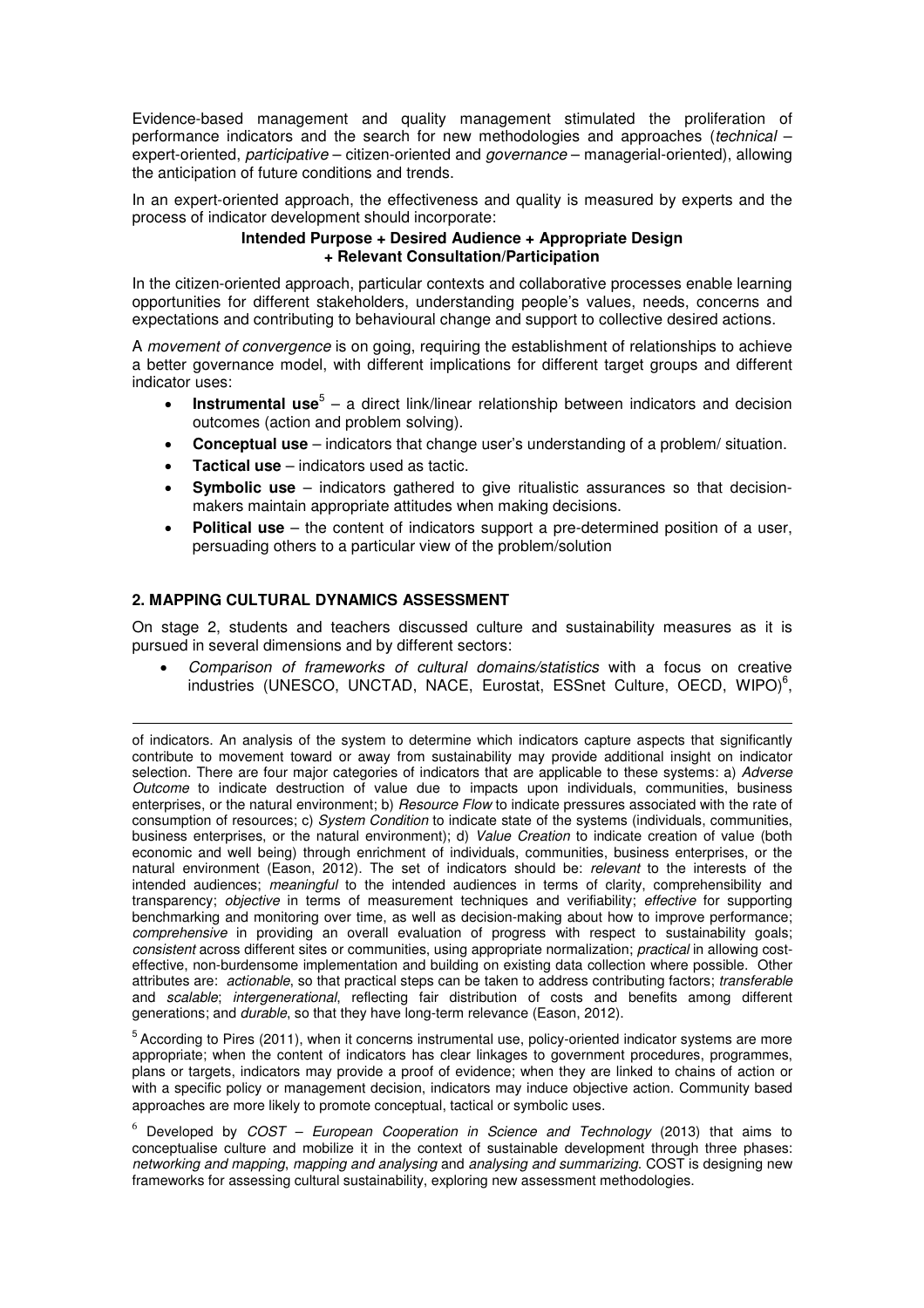considering data collection, contextualization, data aggregation and data reporting and analysis.

- Comparison of employment, classification of economic activities and occupations.
- Theoretical issues based on three roles of culture (Hangzhou International Congress, 2013) - Transversal, Self-standing and Fundamental<sup>?</sup>.
- Inventory of distinct approaches to culture, development and sustainability in various R&D (definitions, interactions, perceptions, understandings, contexts, expectations); the concept and question of evidence (normative views, understandings, imperatives, agendas, impacts, policy cycles, ideology, advocacy, education).
- Mapping the existing models of culture in sustainability concepts and models.
- Academic discourse on cultural sustainability (what are the implications of the economical uses of 'creative', 'creativity', 'innovation' and 'entrepreneurialism' in cultural discourses, academies, courses and reports).
- **Ethical values in sustainability discourses.**
- *Value dimensions* (intrinsic, instrumental, conceptual, use<sup>8</sup>) ) for individuals, communities, country and multi-stakeholder process.
- Cultural links with sustainability and policy areas: economy, education, heritage, communication, governance and institutions, social participation, gender equality (UNESCO) or European Cultural Agenda.
- Transdisciplinary phenomenon<sup>9</sup> involving societal practice (societal problems, societal discourses, results, strategies, concepts, measures), co-creation of solution-oriented transferable knowledge and scientific practice.
- Change and agency, planning, policy and problems of sustainability assessment and management process (nature, value and agendas behind evidence-based, the possibility of a shared cultural change value system amongst cultural stakeholders, communication with society).
- $\widetilde{M}$ onitoring cultural indicators<sup>10</sup>, a crosscutting issue that needs adequate measurements of output, outcome and impact and a comprehensive knowledge of development, involving participation of different sectors and different stakeholders.

The lack and shortage of comparable data is widely recognised. Evidence aligns cultural policy with other policy sectors, framing it as a sector responsible and accountable. A new category of

<sup>9</sup> A reflexive, integrative, method-driven scientific principle aiming at the solution/ transition of societal problems and related scientific problems of differentiating/integrating knowledge from various scientific and societal bodies of knowledge (Lang et al., 2012).

 $10$  The development of cultural indicators requires coordination/cooperation among a wide range of experts coming from sociology, economy, development, urbanism, tourism, education, environment, anthropology, gender equality: cultural indicators lie at the nexus between production of data on cultural phenomena, and the analysis of those phenomena, between the supply of cultural data and the demand for meaningful analysis, evaluation and policymaking (Kuka, 2012).

Transversal – culture incorporated within the goals of the three pillars of sustainable development. Its role is intermediate between the various dimensions of sustainability; Self-standing – culture as the fourth pillar of sustainability, reflected in policies and assessment instruments; Fundamental – representing a cultural turn and a new paradigm of fundamental values in society. **Culture is a core issue for perceiving and managing a transition towards sustainability.** 

<sup>&</sup>lt;sup>8</sup> According to Holden (2006), politicians and policy-makers are primarily concerned with instrumental outcomes. Professionals are primarily concerned with intrinsic value. The public is primarily concerned with intrinsic and with institutional value. The activity of cultural professionals is measured much more than the public response to it. Investigating the intrinsic is a priority. There should be more articulation of issues of quality. 'Cultural value' identifies fundamental problems: *governance reform*, which should seek a better understanding of institutional value, of cultural engagement and learning, and of professional innovation; investment in leadership, which can help professionals understand their role in creating cultural value; value measurement and articulation, which is increasingly recognising the multiplicity of values that culture creates, and beginning to show how much the public does in fact value culture; the government's wellbeing and respect agendas, which recognise that many social problems are small-cultural problems; issues of national, regional, local and personal identity, where the construction, reflection and expression of identity are recognised as cultural phenomena. Holden and Baltà (2012) explain that the concept can be used by some to denote quality and excellence.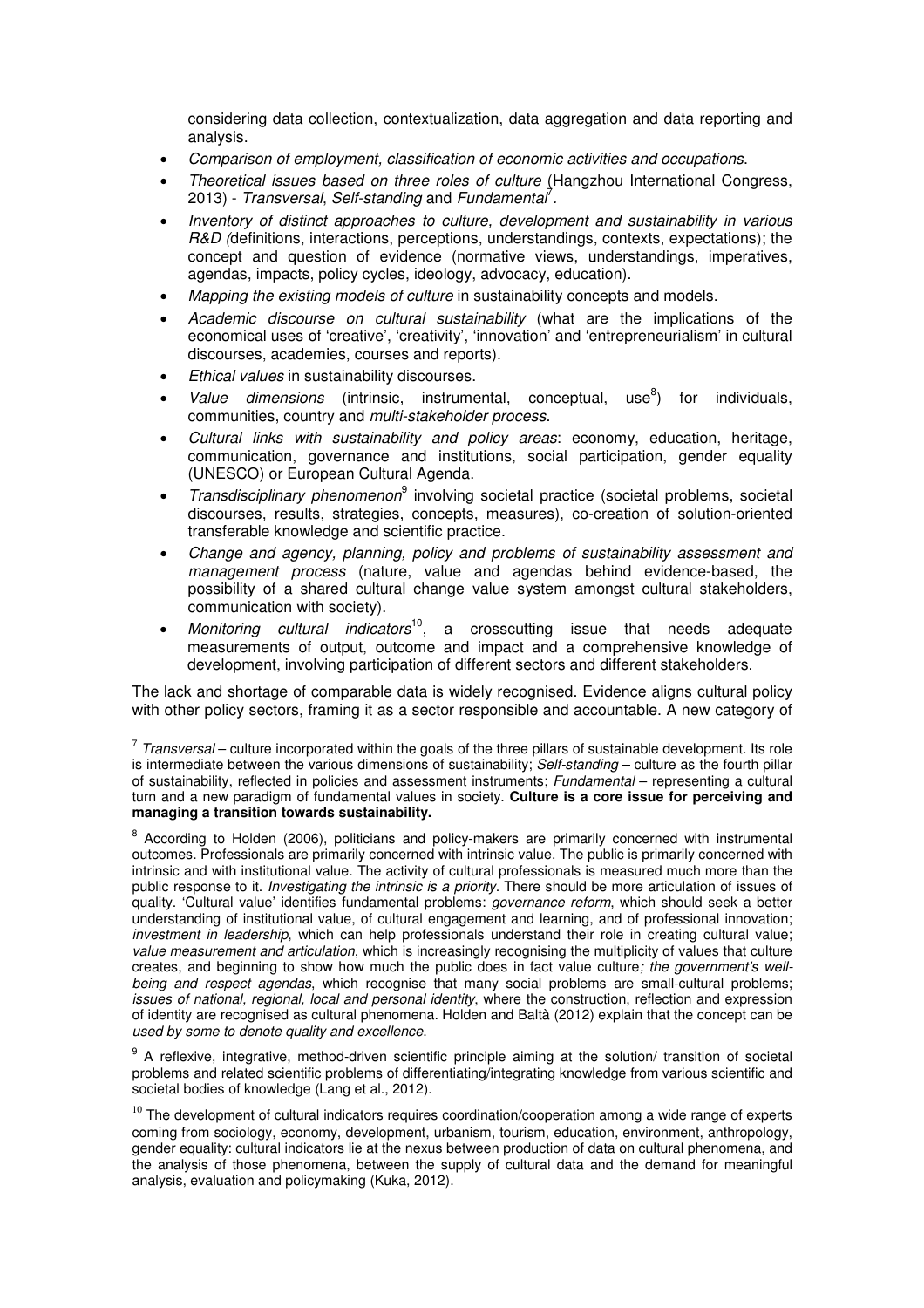support for 'policy support groupings' was created for working on exchange, comparison and consolidation of existing quantitative data and evaluation methods<sup>11</sup>, linked to the priorities of the European Agenda for Culture. The options for programmes are convergent and no more by different cultural sub-sectors, since Culture 2000, a programme that adopted an interdisciplinary approach. The evaluation made confirms the benefits of this kind of convergence due to the developments in the cultural sector, but also due to the impact of digitisation, in which boundaries between sectors are becoming more fluid and cross-sector experimentation in common. In Europe 2020 Strategy, culture can plays a fundamental role (Innovation Union, Digital Agenda, skills for new jobs, intercultural competences and transversal skills, cohesion policy, creative/intercultural cities/regions and branding Europe as the place to create, promoting balanced cultural exchanges and cooperation with the rest of the world.

Being important to maintain cohesion and democracy values in Europe, cultural policies are striking to develop strong evidence based policy and new quality indicators. One strategy is related to the building of evaluation indicators on public policies of culture and the construction of an index of cultural participation of European citizens to promote a stronger cultural and creative presence of Europe on the world scene and an attractive European image bridging excellence in the field of heritage and creativity.

The specific context of the Digital Agenda for Europe recognised that digitisation is transforming the value chains of the sector (creation, production and distribution of cultural content), through to the development of new business models, marketing and retail strategies and new modalities of consumption of cultural product (presumption).

# **3. LIBRARIES TRANSITION MANAGEMENT TO SUSTAINABILITY: A FRAMEWORK**

On the last stage of the co-creation workshop, the key dimensions of the relationship between LIS and sustainable development that will foster a suite of performance indicators and measures were discussed. As any indicator system requires a conceptual framework to guide its purpose, the selection of indicators and the kind of information needed (Anheier, 2007), so the participants decided to created a conceptual framework based on UNESCO Indicator Suite on Culture for Development and Anheier's approach (2007), which covers the main characteristics of sustainability. The incorporation of a holistic view of the value proposition (Butters, 2004) was also considered important. Ideally, the framework should capture the multitude and complexity of interactions.

The LIS Sustainability Assessment Framework:

• Evaluates the management structure identifying and addressing the social, environmental, social, economic and cultural dimensions that impact the library: Economy, Education, Heritage, Communication, Governance, Social Participation and Cohesion, and Gender Equality;

 $\overline{\phantom{a}}$ <sup>11</sup> The European Commission intends to make full use in prospective evaluations (impact assessments) of available retrospective evaluation results and the subsequent evaluation of the performance of the actions adopted, completing the evaluation and assessment cycle. The drivers for change are a need for a culture of evaluation and improving quality. Evaluation design should be based on the five key evaluation criteria effectiveness, efficiency, relevance, coherence, added value - and require evidence based policy making. The European statistical development of culture began in 1995 with the first resolution on the promotion of statistics concerning culture and economic growth. 2005 marks the measurement of the economic impact of the cultural sector and its potential impact in the framework of the Lisbon Strategy. In 2008-2010, the Work Plan for Culture created the Open Method of Coordination (OMC) to advance statistical harmonisation and the European Working Group on Cultural Statistics – European Statistical System Network on Culture (Essnet-culture) with a mandate of methodological nature. This group presented a new definition: cultural activities are understood as any activity based on cultural values and/or artistic expressions. They include market or non-market oriented activities, with or without a commercial meaning and carried out by any kind of organisation (individuals, businesses, groups, institutions, amateurs or professionals) in ten cultural domains: heritage, archives, **libraries**, books and press, visual arts, performing arts, audiovisual & multimedia, architecture, advertising, and arts crafts, based on the economic functions of creation, production & publishing, dissemination & trade, preservation, education and management and regulation.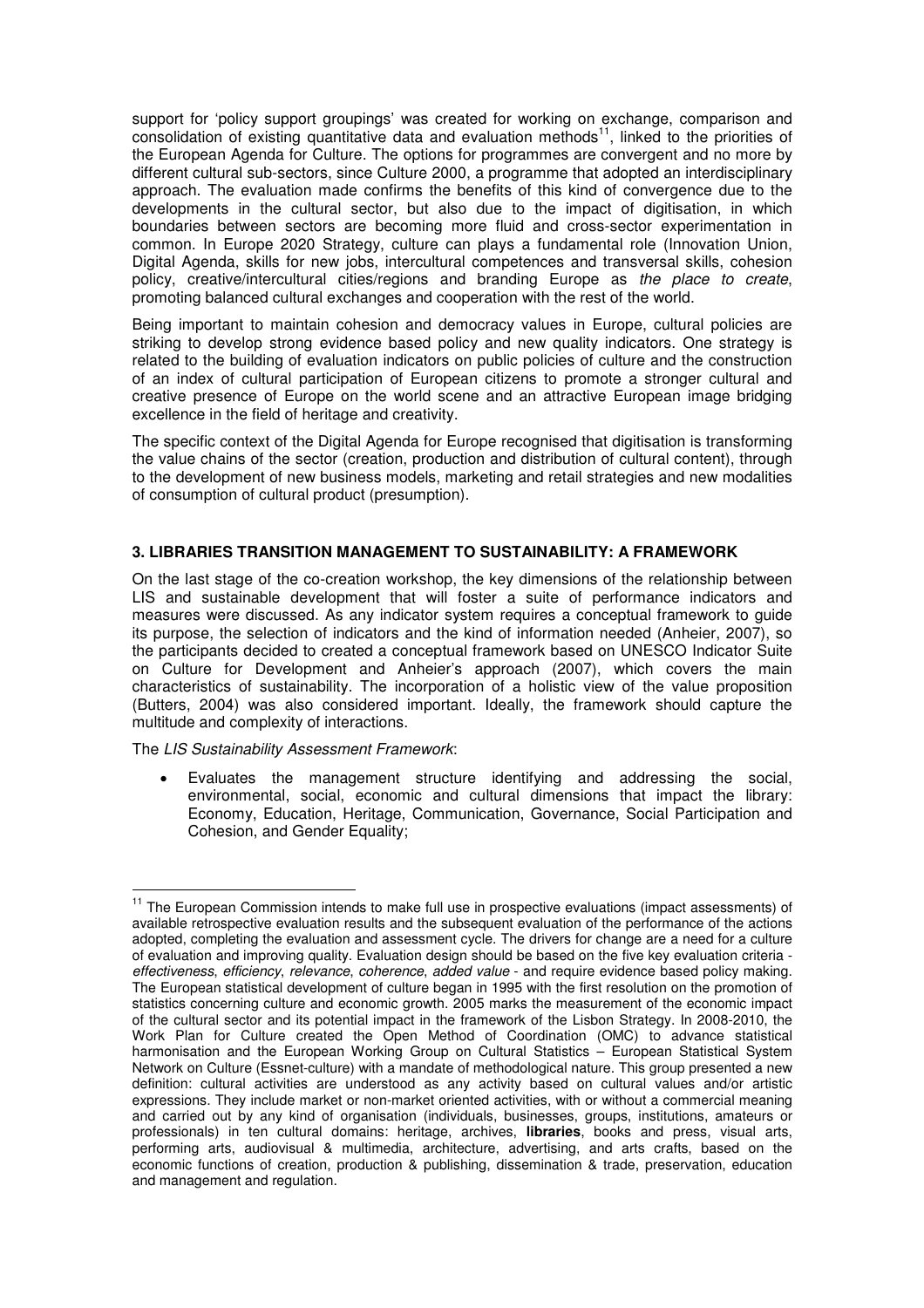| Holistic<br>Analytic<br>Auditing<br>Self-assessment<br>Scenario-planning<br>Certification                                                                                                                                                                                                                                                                                                                                                                                                                                                                                 | System-thinking                                                                                                                                                                                                                                                                                                                                                                                                                                                                                                                                                       | <b>CONCEPTS &amp; MODELS</b><br><b>METHODS</b>                                                                                                                                                 |                                                                                                                                                                        | Theory-driven<br>Meta-evaluation                                                                                                                                                                                                                                                                                                      | Mixed<br>Top-down<br>Citizen-oriented                                                                                                                                                 | Transition management<br>Bottom.up<br>Expert-oriented                                                                                                                                                    |                       |
|---------------------------------------------------------------------------------------------------------------------------------------------------------------------------------------------------------------------------------------------------------------------------------------------------------------------------------------------------------------------------------------------------------------------------------------------------------------------------------------------------------------------------------------------------------------------------|-----------------------------------------------------------------------------------------------------------------------------------------------------------------------------------------------------------------------------------------------------------------------------------------------------------------------------------------------------------------------------------------------------------------------------------------------------------------------------------------------------------------------------------------------------------------------|------------------------------------------------------------------------------------------------------------------------------------------------------------------------------------------------|------------------------------------------------------------------------------------------------------------------------------------------------------------------------|---------------------------------------------------------------------------------------------------------------------------------------------------------------------------------------------------------------------------------------------------------------------------------------------------------------------------------------|---------------------------------------------------------------------------------------------------------------------------------------------------------------------------------------|----------------------------------------------------------------------------------------------------------------------------------------------------------------------------------------------------------|-----------------------|
| <b>MULTI-LEVEL</b><br><b>RESPONSES/VALUE ::</b><br><b>Multi-stakeholders</b><br>audit<br><b>Target audiences</b><br><b>Public participation</b><br>INFORMATION<br>processes<br><b>Communication and</b><br>dissemination<br>Core values<br><b>Balance</b> between<br>competing and<br><b>AGGREGATING</b><br>conflicting interest<br>intra/inter-<br>generational<br><b>COMPETENCIES</b><br>System-thinking<br>competence<br>Interpersonal<br>competence<br>Anticipatory<br>competence<br>Strategic competence<br>Normative competence<br>PROSPECTIVE / EX-ANTE EVALUATION | <b>DYNAMICS OF META-</b><br><b>MANAGEMENT</b><br><b>OUALITY / EXCELLENCE</b><br><b>Performance Management</b><br>Inputs<br>Cost-effectiveness<br>- Outputs<br>Cost-benefit<br>- Outcomes<br>Value<br>Short-term<br>Impacts<br>Medium-term<br>Long-term<br><b>BSC</b> perspetive<br>SUSTAINABILITY<br><b>GLOBALISATION</b><br><b>Impacts</b><br>- Local<br>- Regional<br>Sub-national - National<br>Multi-national - International<br>(global)<br>- Positive<br>- Negative<br><b>VALUE MAP: captured, current, proposi</b><br>tion, opportunities, destroyed, negative | <b>DIMENSIONS</b><br><b>Economy</b><br>Education<br>Heritage<br>Communi-<br>cation<br>Governance<br><b>Social</b><br>Participation<br>and Cohesion<br>Gender<br><b>Equality</b><br>Value Scale | Enviromental<br>· Sub-dimension<br>· Sub-dimension<br>· Sub-dimension<br>· Sub-dimension<br>• Sub-dimension<br>· Sub-dimension<br>• Sub-dimension<br><b>INDICATORS</b> | Evaluation OF sustainability (Project-oriented, Use-oriented, System-oriented)<br><b>SUSTAINABILITY AND EVALUATION COMPONENTS</b><br>Economic<br>$\overline{\bullet}$ Sub-dimension<br>• Sub-dimension<br>• Sub-dimension<br>• Sub-dimension<br>• Sub-dimension<br>• Sub-dimension<br>Sub-dimension<br><b>INDICATORS</b><br>$\bullet$ | Social<br>$\bullet$ Sub-dimension<br>• Sub-dimension<br>• Sub-dimension<br>• Sub-dimension<br>• Sub-dimension<br>• Sub-dimension<br>• Sub-dimension<br><b>INDICATORS</b><br>$\bullet$ | <b>Evaluation FOR sustainability</b><br>Cultural<br>• Sub-dimension<br>· Sub-dimension<br>· Sub-dimension<br>· Sub-dimension<br>· Sub-dimension<br>· Sub-dimension<br>Sub-dimension<br><b>INDICATORS</b> | CASCADING INFORMATION |

Fig. 2 – LIS Sustainability Framework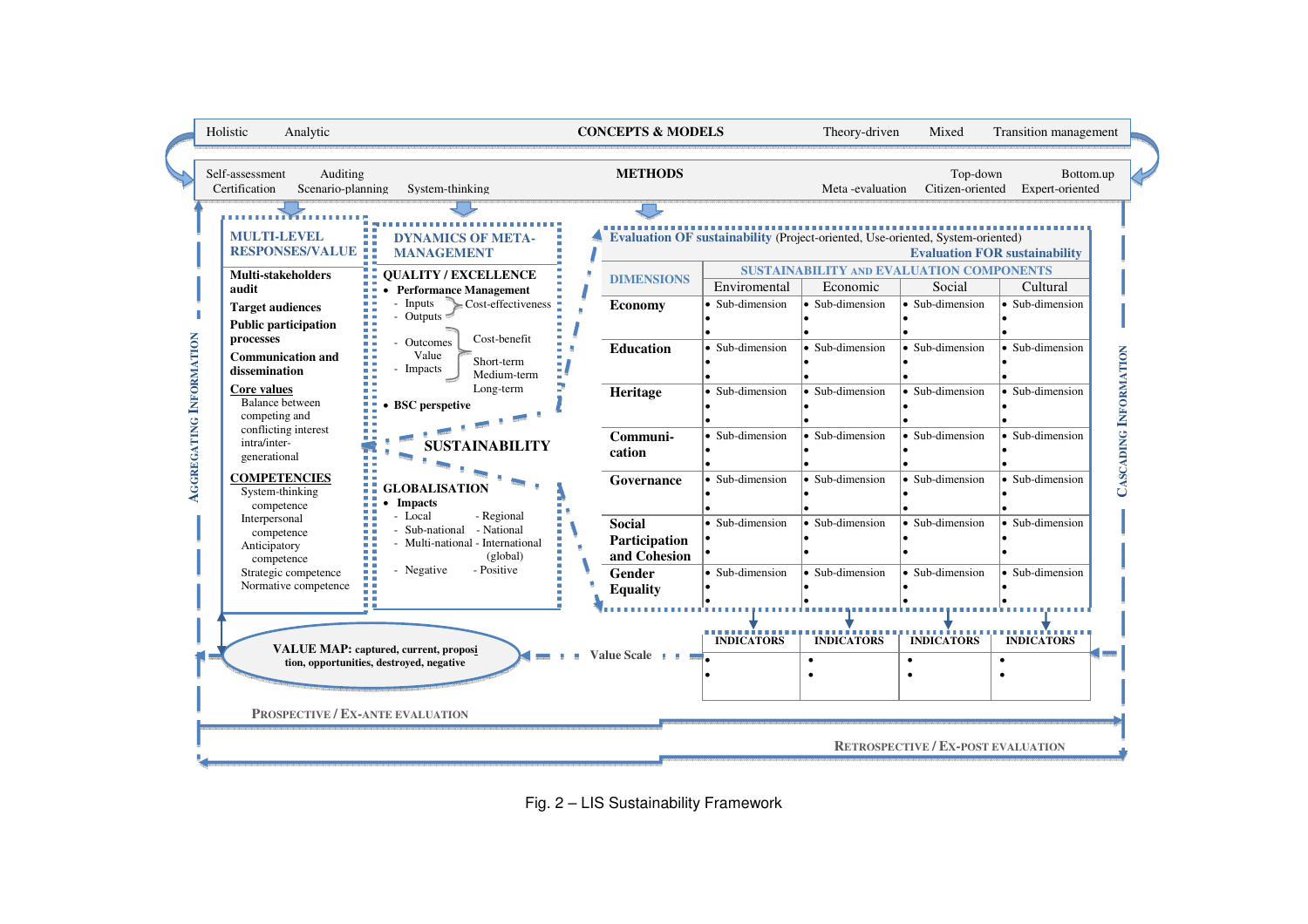- Evaluates how these issues have been integrated into the library's strategy, providing Evaluation OF sustainability (level, state, maintenance) and Evaluation FOR sustainability (contribution to sustainable development in the long term);
- Provides a systematic process to take into account the dynamics of quality management and globalization (meta-management), determining its key performance and risk indicators, reviewing and reporting with a forward-looking and holistic perspective, developing new competencies: system-thinking competence, interpersonal competence, anticipatory competence, strategic competence, normative competence;
- Responds to the information needs of multi-stakeholders by providing sufficient information and communication;
- Delivers high-level information to be discussed through public participation processes about the existing resources in a manner that allows stakeholders to assess the library ability to create and sustain value over the short-, medium- and long-term;
- Provides an evaluation of library's anticipated activities and future performance objectives, informed by its assessment of recent performance and understanding of societal trends and stakeholder expectations;
- Acknowledges the importance of measuring sustainability value and of communicating its results graphically using a Value Map based on a system-perspective and stakeholders interests: captured, current, proposition, opportunities, destroyed and negative value;
- Reports how it can improve its positive material impacts and how it can eradicate or ameliorate its negative material impacts, covering all aspects of sustainability, for effective audit, improvement, progress monitoring and reporting, using a value scale. Different organizations are likely to need different indicator sets and different targets, depending on the nature of their mission and the context in which they operate. Consequently, developing and selecting indicators and metrics will have necessary associations with standard for libraries throughout their products and services life cycles.

\*

This first version of the LIS Sustainability Assessment Framework still needs to be enhanced, namely by selecting a suite of performance indicators from each (sub-)dimension for what they can elucidate on LIS sustainability and including them in the Framework. Building and testing a LIS sustainability value map will be another important step in the refinement of the Framework. Another workshop will be held in July 2014.

# **REFERENCES**

Anheier, H. (2007). Introducing 'Cultural Indicator' Suites". In H. Anheier & H. Isar (Eds), Conflict and tensions, culture and globalization series (vol. 1. pp. 335-347). London: SAGE.

Asif, M. et al. (2011). An integrated management systems approach to corporate sustainability. European business review, 23(4), 353-367.

Austen, S. et al. (Ed.) (2012). The cultural component of citizenship: an inventory of challenges. Brussels: European House of Culture.

Butters, C. (2004). A holistic method of evaluating sustainability. In Building and urban Development in Norway (pp. 34-39). Retrieved from http://www.universellutforming.miljo.no/file\_upload/idebank%20article%20chris%20butters.pdf.

Duxbury, N., & Jeannotte, M. S. (2010). Culture, sustainability, and communities: exploring the myths. Coimbra: CES.

Eason, T. (Ed.) (2012). A framework for sustainability. Washington, DC: EPA National Risk Management **Research** Laboratory. Retrieved from http://www.epa.gov/sustainability/docs/framework-for-sustainability-indicators-at-epa.pdf.